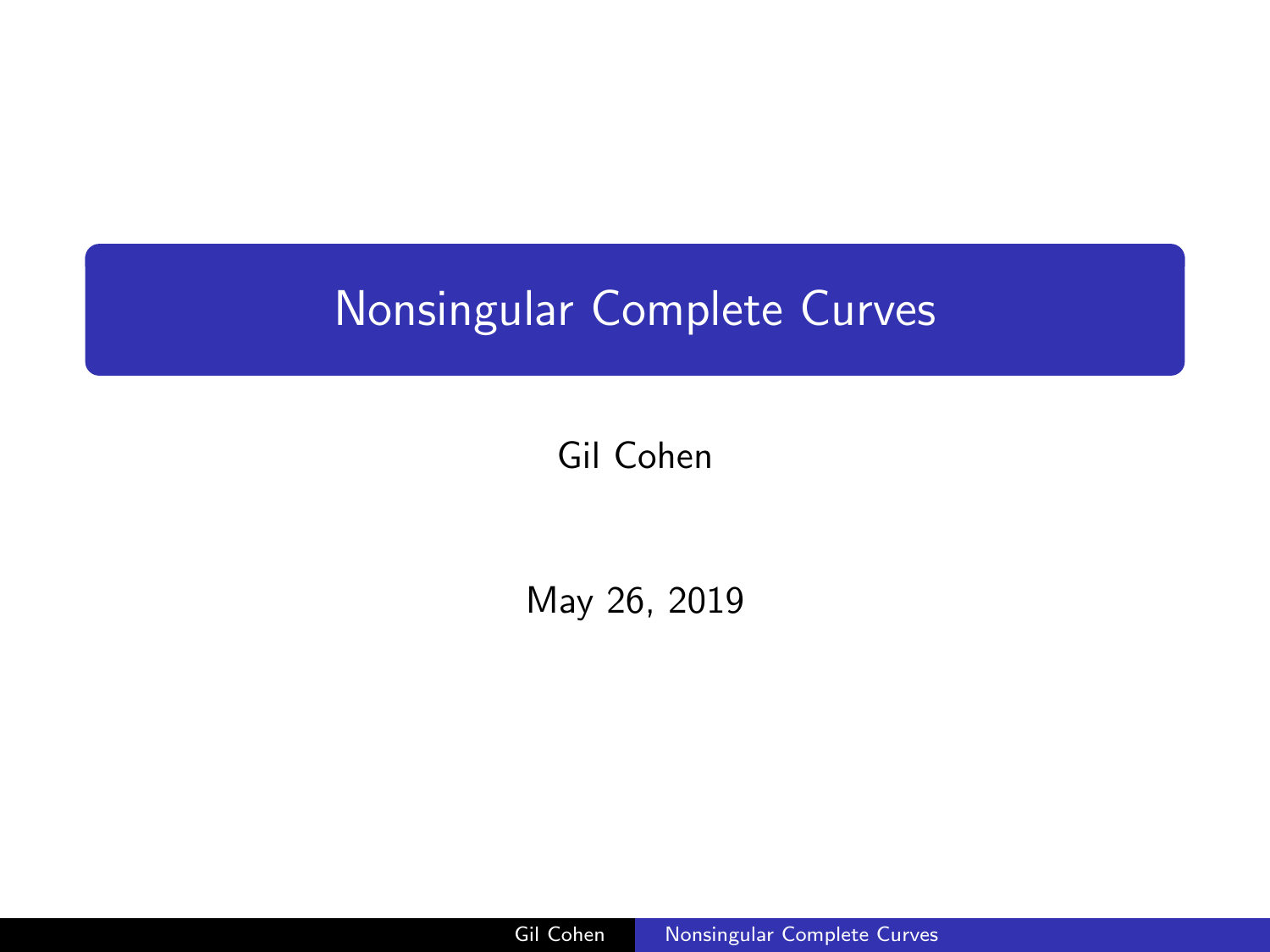Let  $L/K$  be a field extension. L is of transcendence degree *n* over  $K$  if:

- $\bullet \exists x_1, \ldots, x_n \in L$  s.t.  $L/K(x_1, \ldots, x_n)$  is finite, and
- $K(x_1, \ldots, x_n)$  is isomorphic as a K-algebra to the field of rational functions in n variables over K.

## Remark

Note that  $L/K$  is an algebraic extension  $\iff$  L is of transcendental degree 0 over K.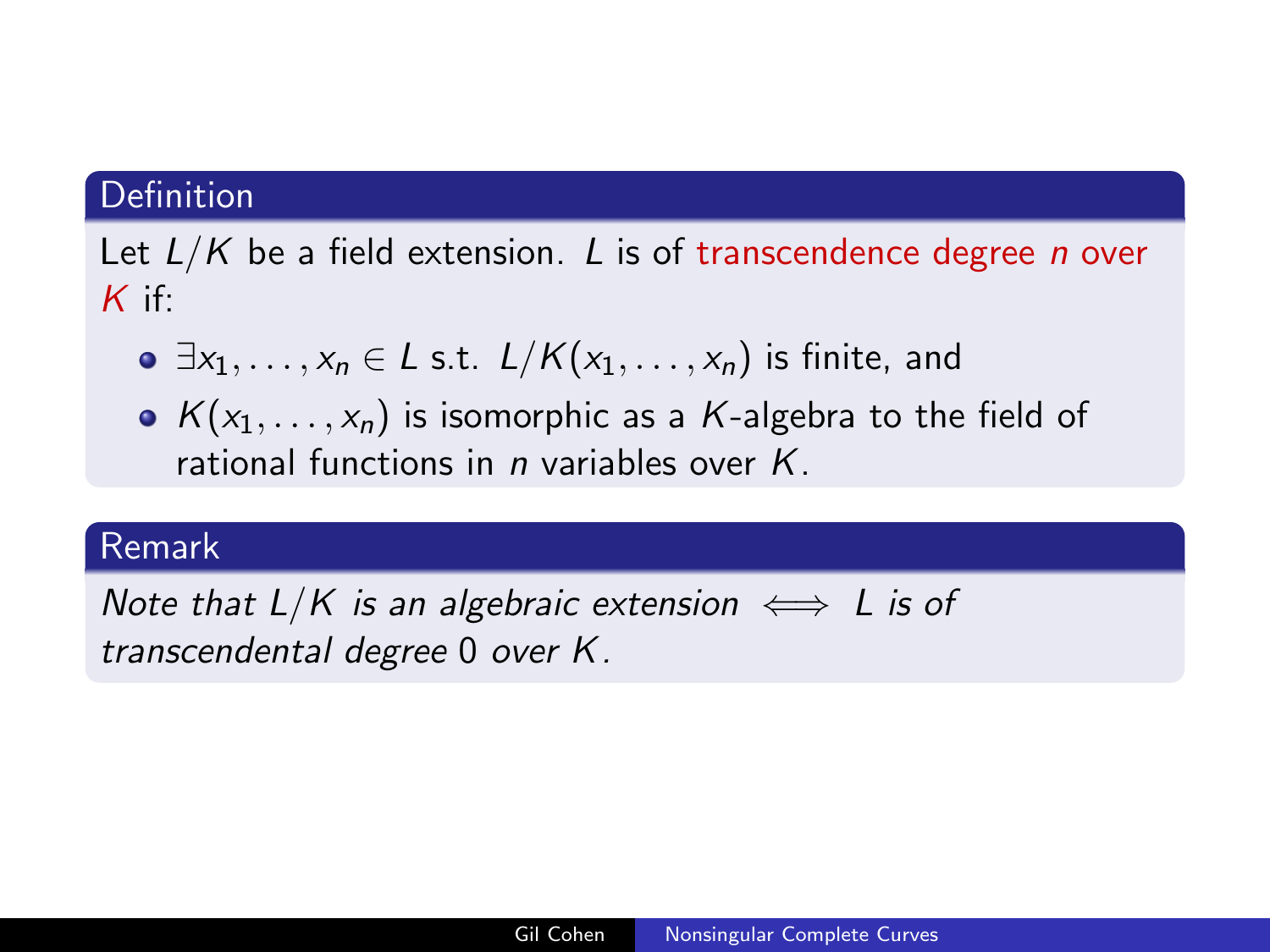# Remark

We will be interested in transcendence degree 1 extensions. Note that  $L$  is of transcendence degree 1 over  $K$  iff

- $\bullet$  L/K is not an algebraic extension, and
- for every transcendental element  $\alpha \in L$ , the extension  $L/K(\alpha)$ is finite.

#### Definition

Let  $L/K$  be a field extension. A valuation  $v : L^{\times} \to \mathbb{Z}$  is trivial on K if  $v(K^{\times}) = \{0\}$ . We let  $V(L/K)$  be the set of all surjective valuation of  $L$  that are trivial on  $K$ .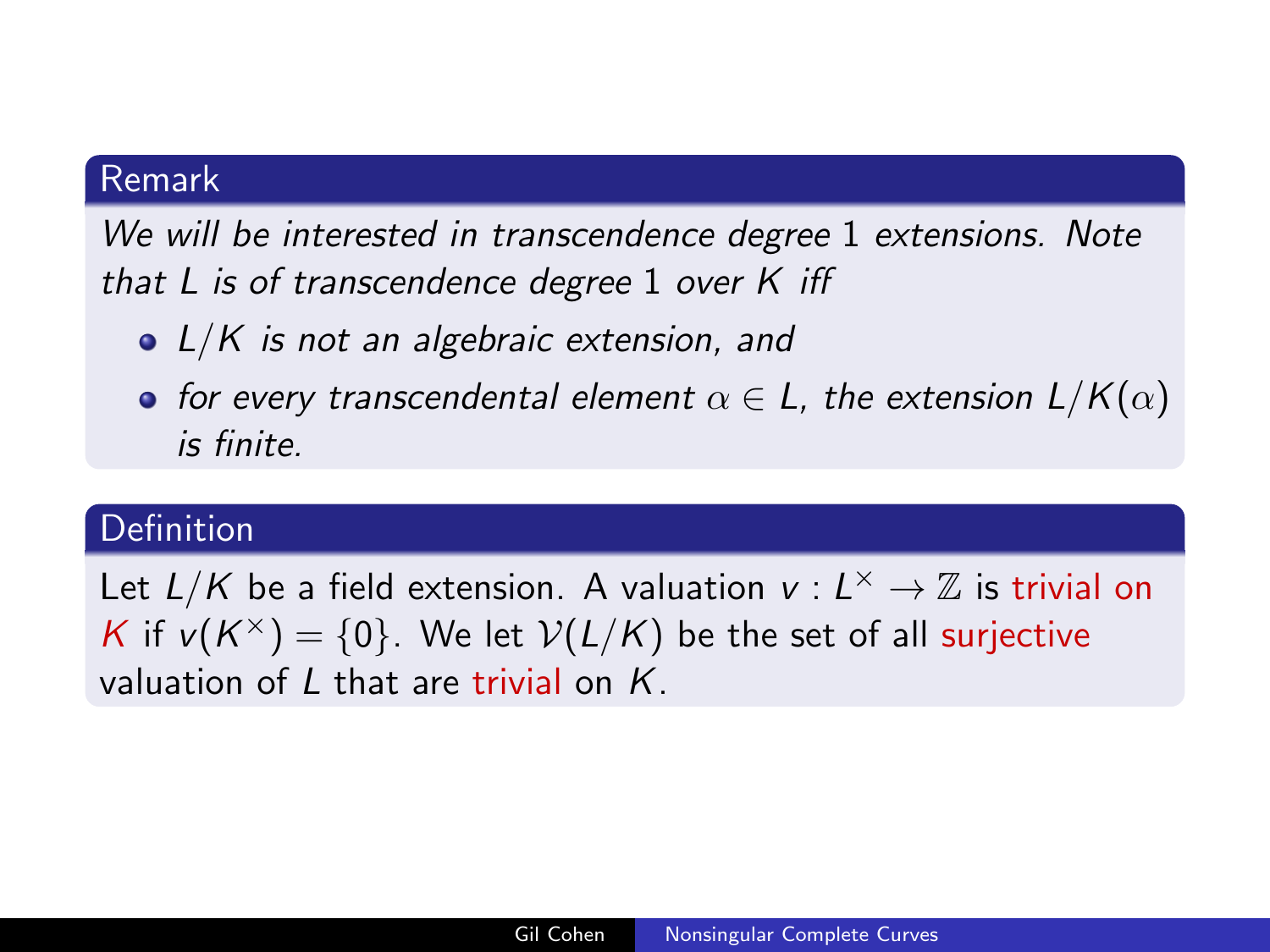Let K be a field. A nonsingular complete curve X over K (sometimes denoted  $X/K$ ) is a pair  $(X, K(X)/K)$  consisting of

- a field extension  $K(X)/K$  of transcendence degree 1 over K, and
- a set X identified with the set  $V(K(X)/K)$  through a given bijection between X and  $V(K(X)/K)$ .

# **Definition**

Let  $X/K$  be a nonsingular curve.

- An element  $P \in X$  is called a point.
- The field  $K(X)$  is called the field of rational functions on X.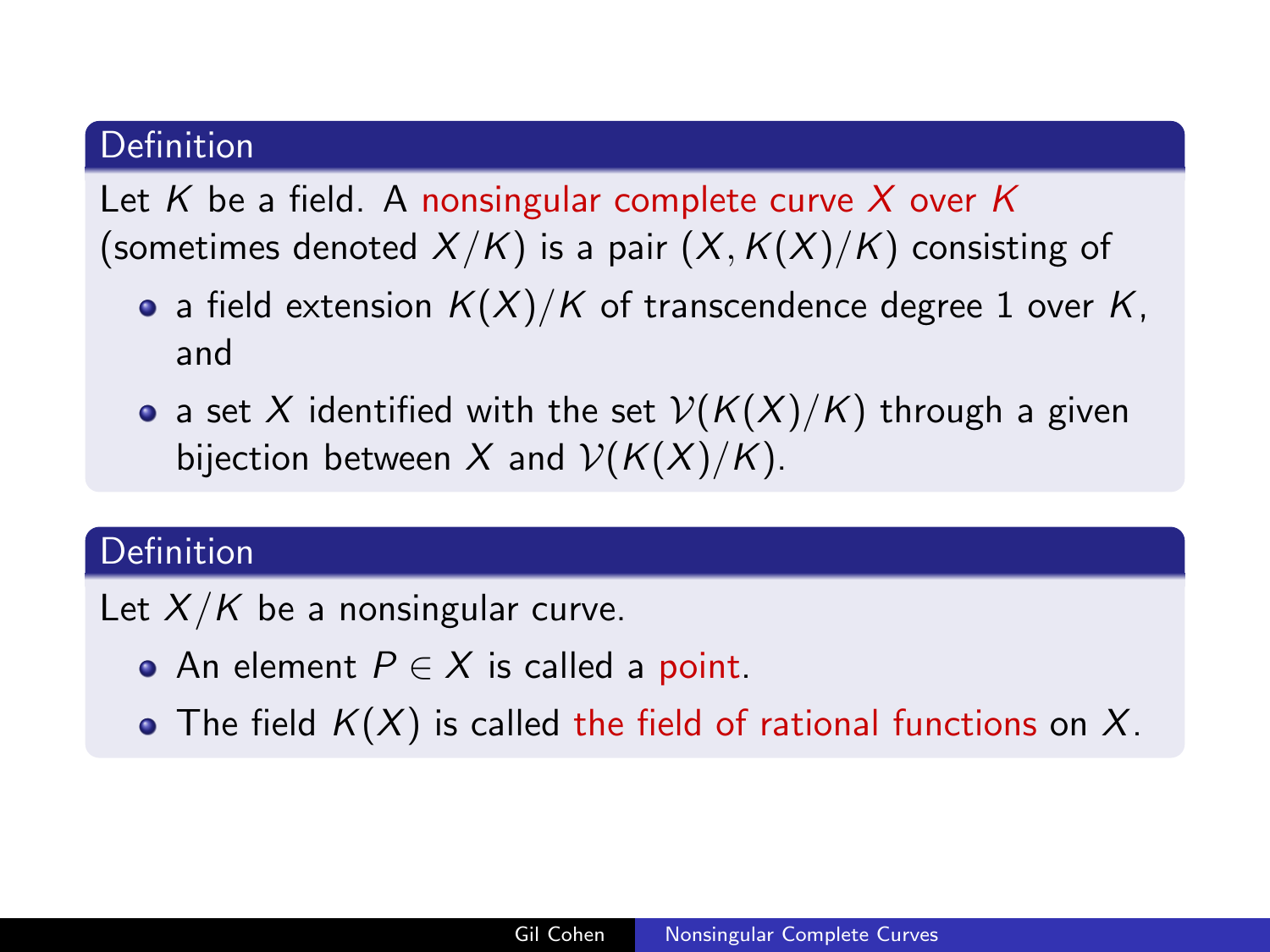Let  $X/K$  be a nonsingular curve. By definition, to a point  $P \in X$ corresponds a valuation  $v_P \in V(K(X)/K)$ . We proved that to  $v_P$ corresponds a local PID  $\mathcal{O}_{V_P}$  which we denote by  $\mathcal{O}_P$ . The maximal ideal of  $\mathcal{O}_P$  is denoted by  $\mathcal{M}_P$ .

- The ring  $\mathcal{O}_P$  is called the ring of rational functions defined at  $P_{\perp}$
- An element in  $\mathcal{O}_P$  is called a function on X defined at P.
- A function  $\alpha \in \mathcal{O}_P$  is said to have a zero at P if  $\alpha \in \mathcal{M}_P$ .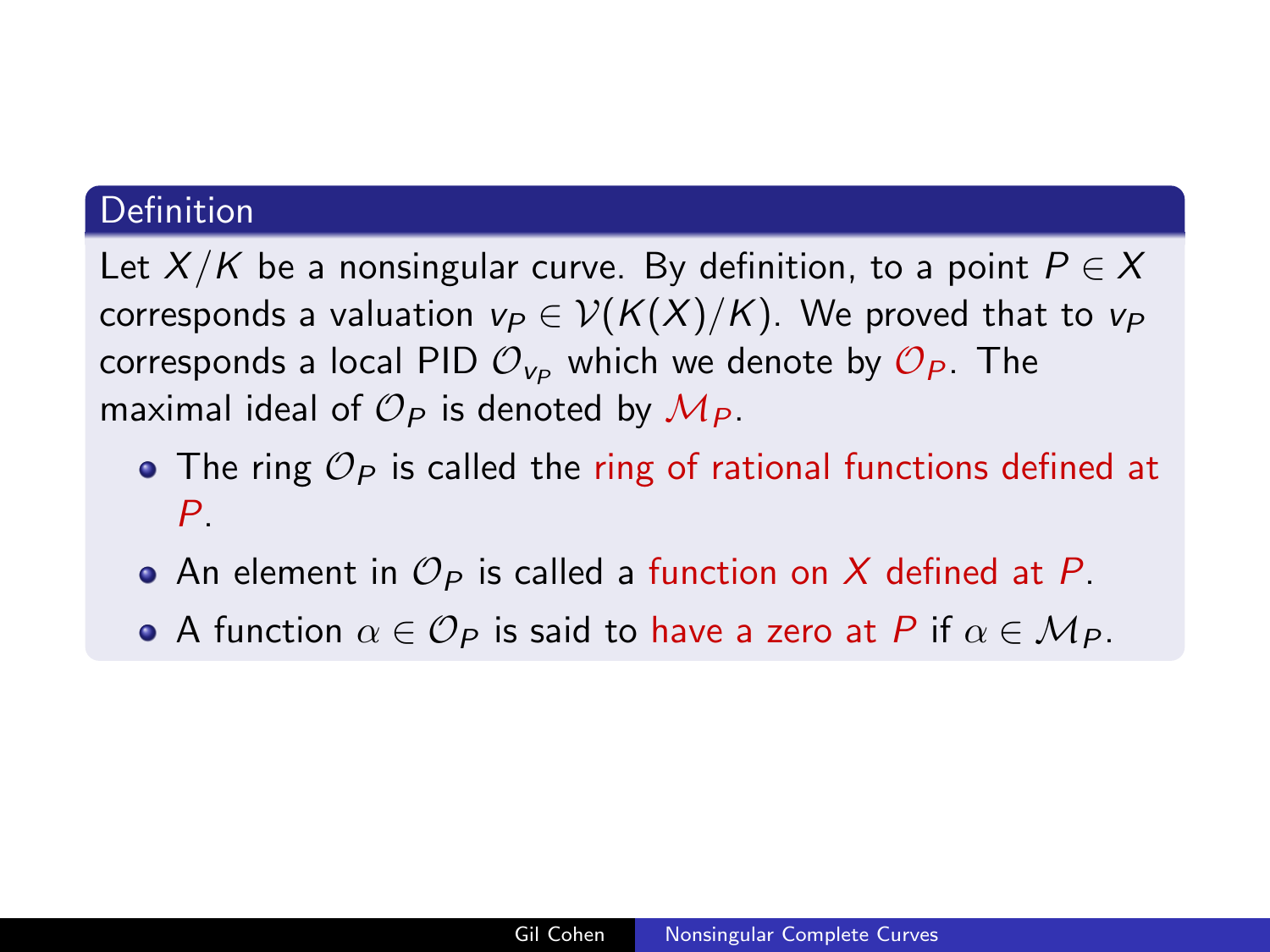- For  $\alpha \in M_P$ , the integer  $v_P(\alpha)$  is called the order of vanishing of  $\alpha$  at P.
- A function  $\alpha \in K(X) \setminus \mathcal{O}_P$  is said to have a pole at P.
- For such  $\alpha$ , the integer  $-v_P(\alpha)$  is called the order of the pole of  $\alpha$  at P.

## Definition

The domain of  $\alpha \in K(X)$ , denoted by  $Dom(\alpha)$  is the set of points in X where  $\alpha$  is defined. That is

$$
Dom(\alpha) = \{P \in X \mid v_P(\alpha) \geq 0\}.
$$

For  $U \subset X$  we let

$$
\mathcal{O}_X(U)=\bigcap_{P\in U}\mathcal{O}_P
$$

be the ring of functions on X defined everywhere on  $U$ .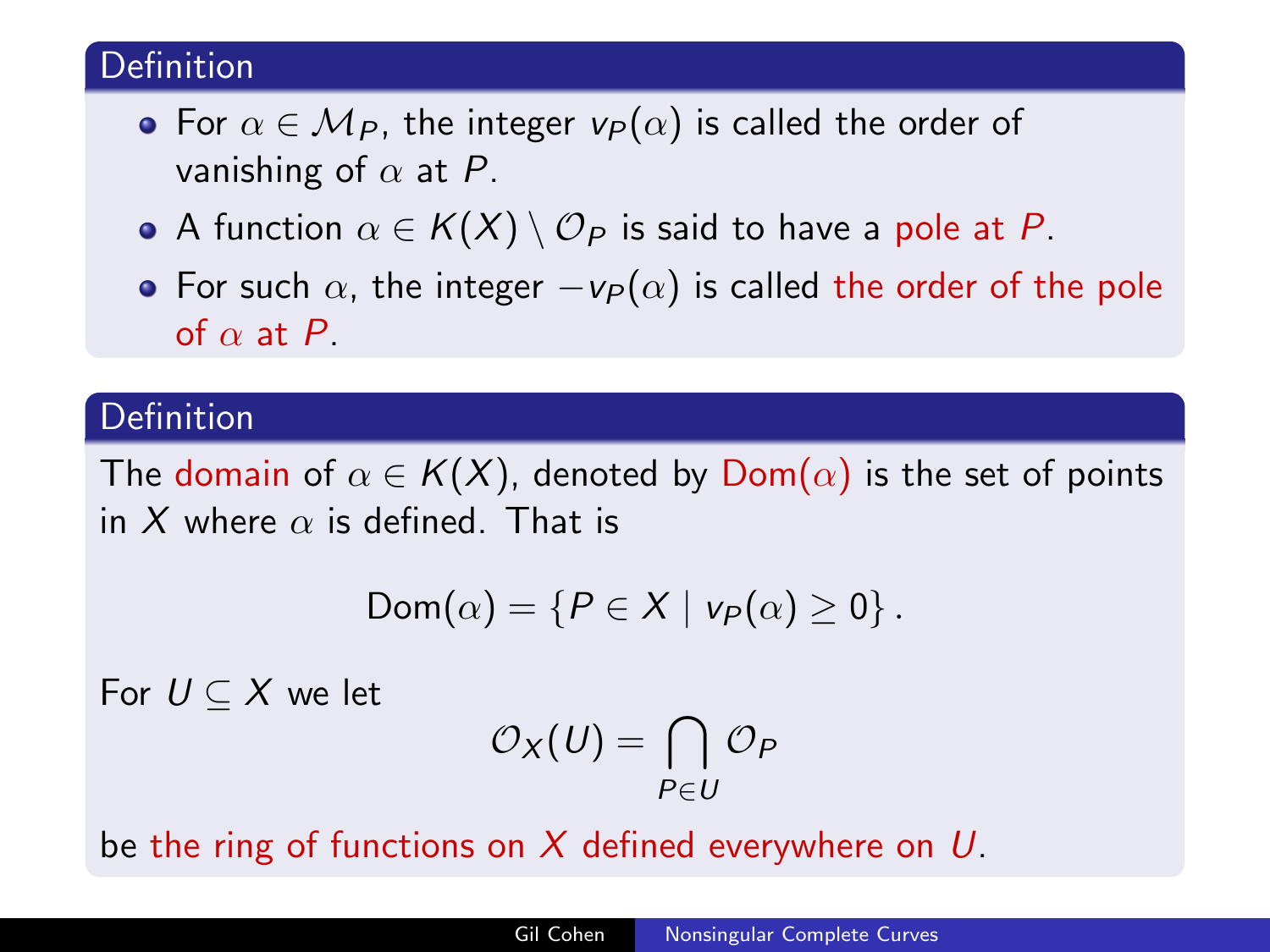Let  $X/K$  be a nonsingular complete curve. A subset  $U \subseteq X$  is closed if either U is finite or  $U = X$ . A subset  $V \subset X$  is open if  $X \setminus V$  is closed.

## Remark

- $\bullet$   $\emptyset$ , X are both open and closed.
- The intersection of every two open sets is open.
- The union of any family of open sets is open.
- $\bullet$  The family of open sets of X is called the Zariski topology of the affine curve X.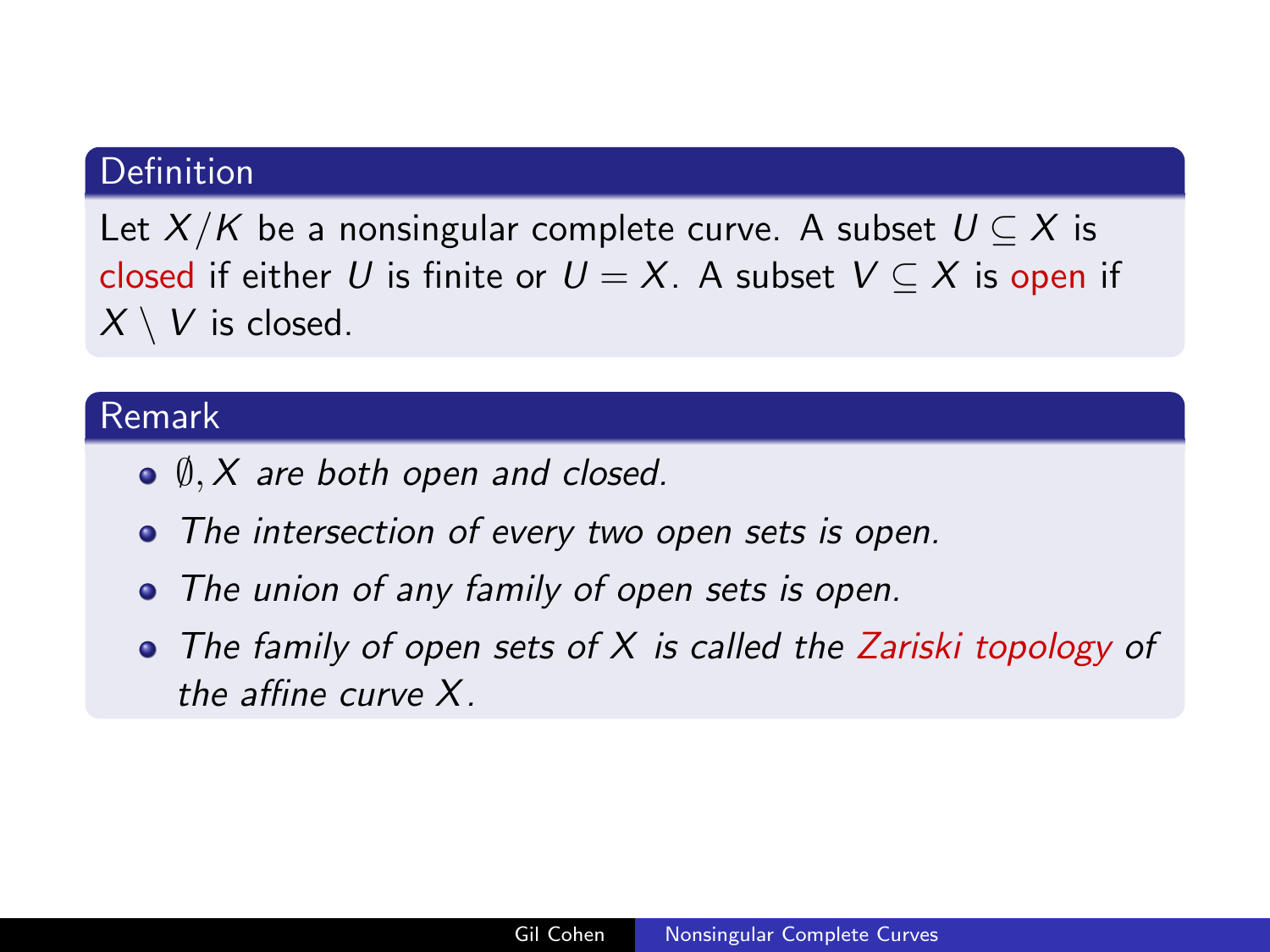Let  $X/K$  be a nonsingular complete curve. An open set  $U \subset X$  is called affine if

- $\bullet$   $\mathcal{O}_X(U)$  is a f.g. K-algebra, and
- $\bullet$   $\mathcal{O}_X(U)$  is a Dedekind domain, and
- $\bullet$  the map

 $U \to Max(\mathcal{O}_X(U))$  $P \mapsto M_P \cap \mathcal{O}_X(U)$ 

is well-defined and bijective.

Note that an open set U of X is affine if it is in bijection as above with the nonsingular affine curve  $(Max(\mathcal{O}_X(U)), \mathcal{O}_X(U)).$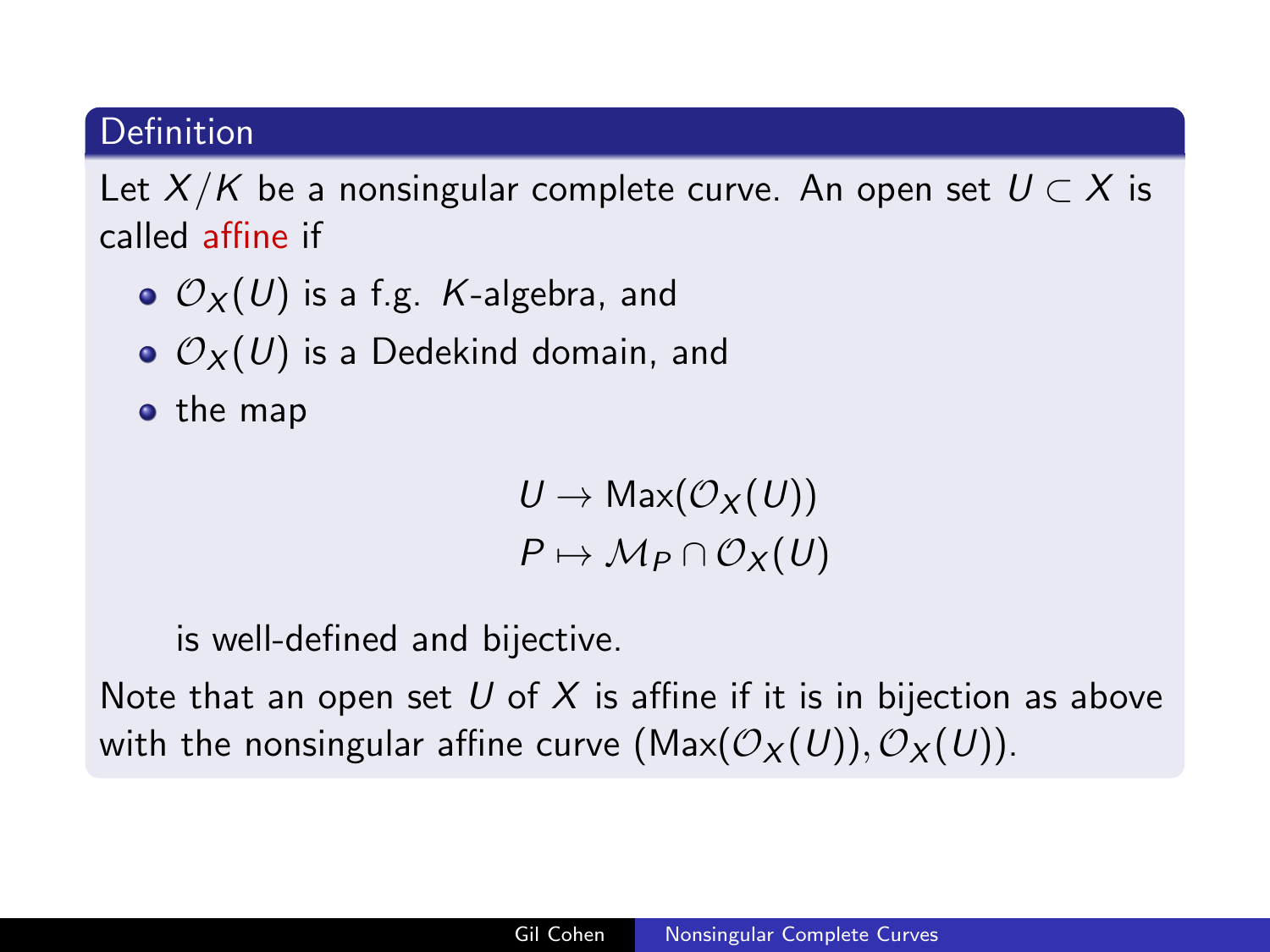Let K be a field. A projective line over K is a nonsingular complete curve, usually denoted by  $\mathbb{P}^1/\mathcal{K}$  such that the field of functions  $K(\mathbb{P}^1) \cong K(x)$  as a  $K$ -algebra.

It is customary to denote by  $\infty$  the point of  $\mathbb{P}^1/\mathcal{K}$  that corresponds to the valuation  $v_{\infty}$ .

## Claim

Let K be a field. Let  $\mathbb{P}^1/\mathsf{K}$  be the projective line associated to  $K(x)/K$ . Then,

 $\mathbb{P}^1 = \big\{ \mathsf{v}_{f(\mathsf{x})} \mid f(\mathsf{x}) \in \mathsf{K}[\mathsf{x}] \textit{ irreducible and monic } \big\} \cup \{ \mathsf{v}_\infty \} \,.$ 

In particular, when K is algebraically closed,  $\mathbb{P}^1 \rightleftarrows K \cup \{\infty\}.$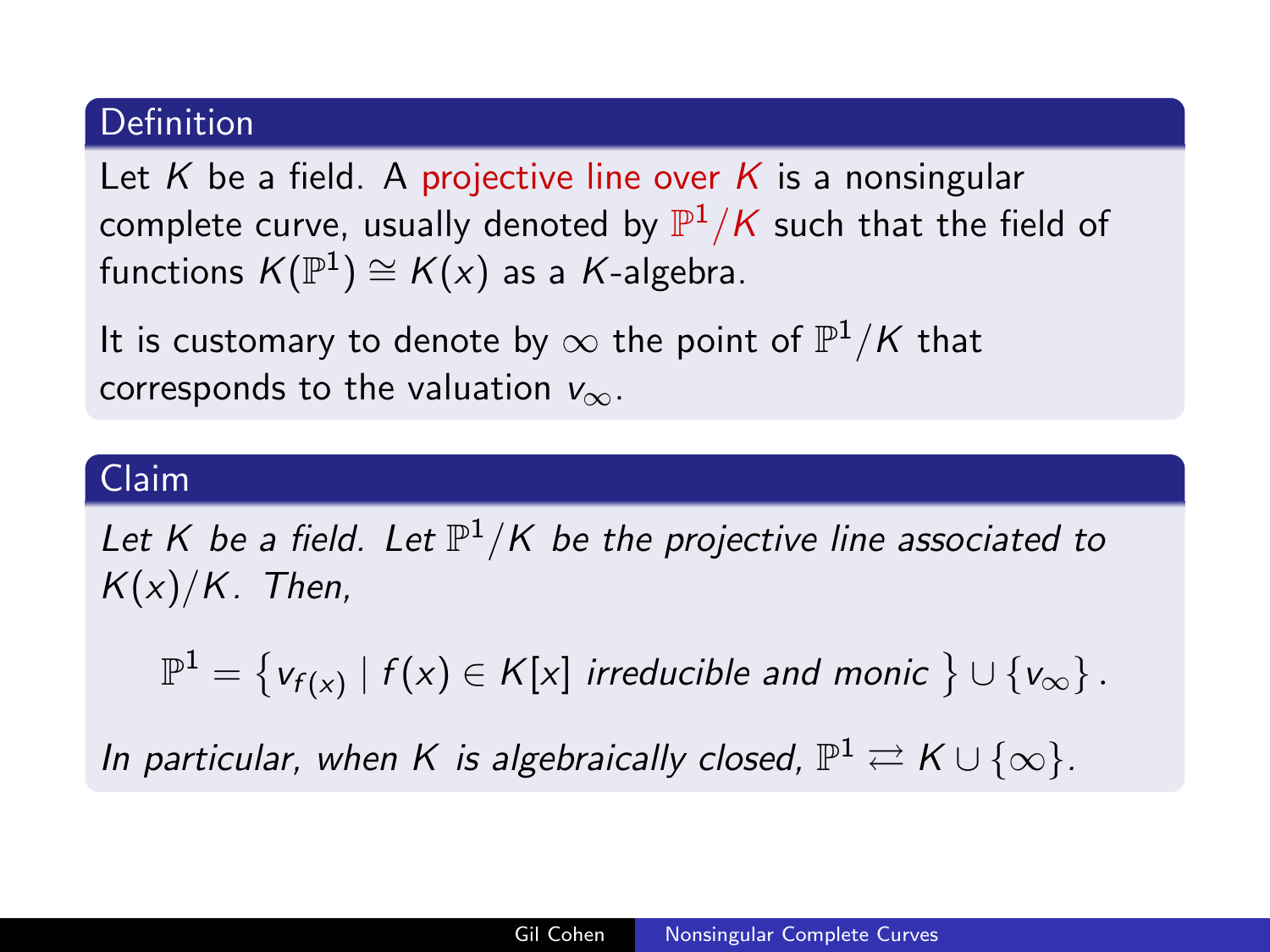#### Claim

Let  $X/K$  be a nonsingular complete curve associated to  $K(X)/K$ . Let  $\alpha \in X$ . Then,

$$
X = \mathsf{Dom}(\alpha) \cup \mathsf{Dom}(1/\alpha).
$$

## Proof.

Let  $P \in X$ . Recall that  $\mathcal{O}_P$  is a local PID. Thus, as proved in the recitation, at least one of  $\alpha$ ,  $1/\alpha$  is in  $\mathcal{O}_P$ . By definition then,  $P \in \text{Dom}(\alpha) \cup \text{Dom}(1/\alpha)$ .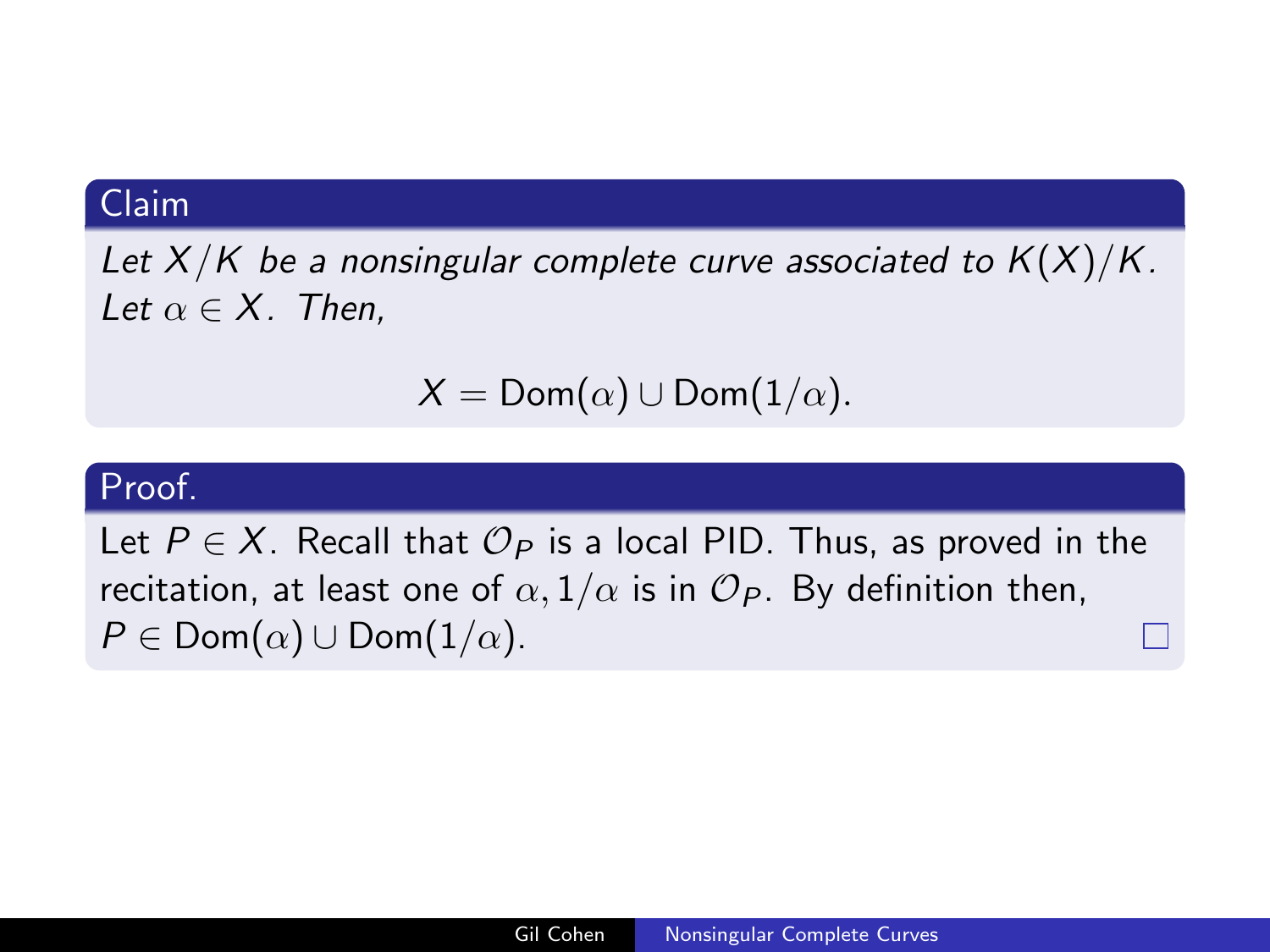#### Theorem

Let  $X/K$  be a nonsingular complete curve associated to  $K(X)/K$ . Let  $\alpha \in K(X)$  be such that  $K(X)/K(\alpha)$  is a finite extension. Then,

- Dom $(\alpha)$  is an open affine subset of X.
- $\bullet$   $\mathcal{O}_X$ (Dom $(\alpha)$ ) is the integral closure of K[ $\alpha$ ] in K(X).

#### Proof.

Omitted for lack of time (see Theorem V.10.8 in Lorenzini).